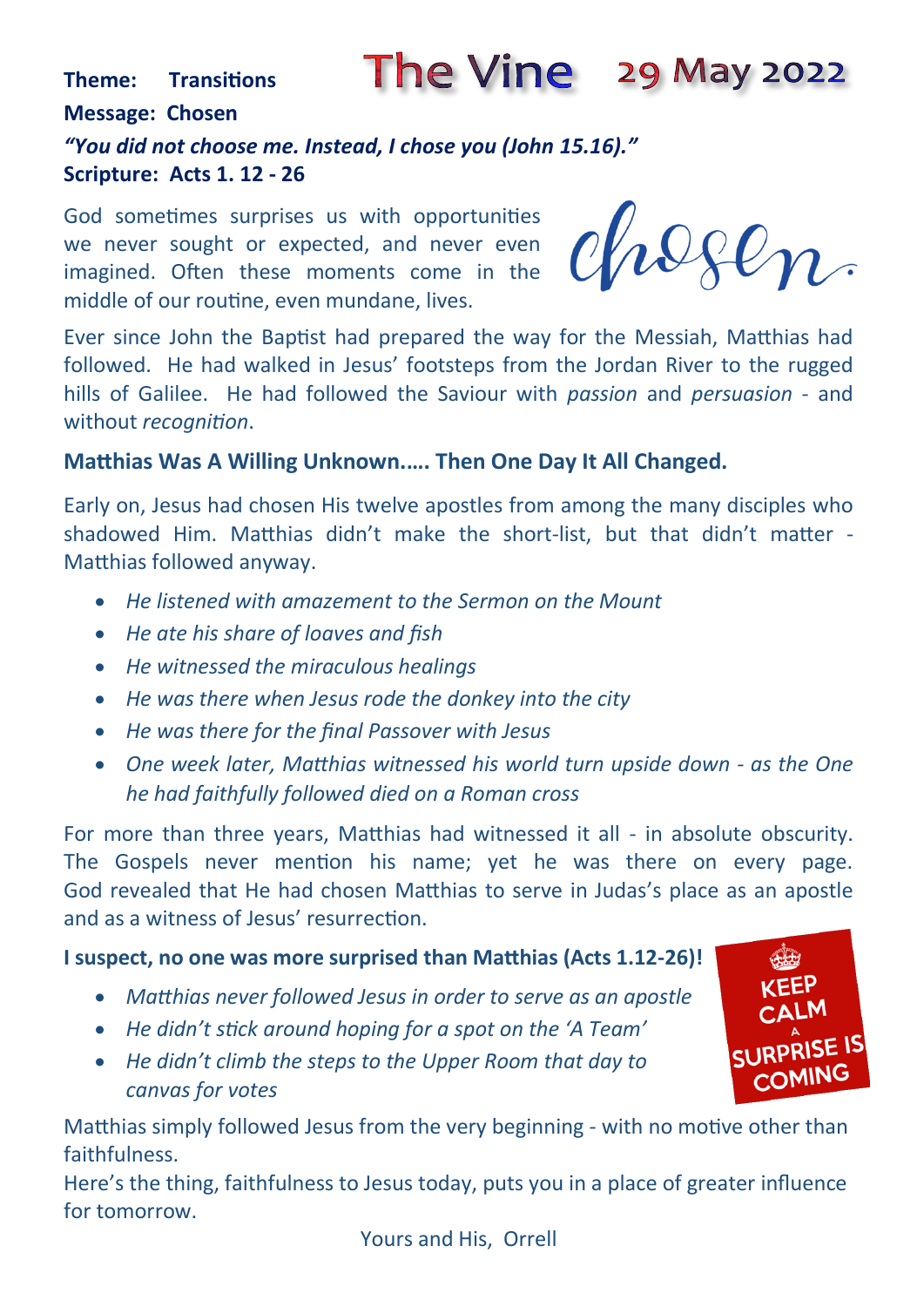## **The word 'elephant' stands for an obvious truth or issue that is ignored or unnamed - a blind spot.**

If you say, there is an elephant in the room…

…it means there is an **obvious problem** or **difficult situation** people **know exists,** but do not want to talk about it or do anything to solve the issue.

## **We see this anaemic, avoidance type of behaviour everywhere.**

**It has become an art form in the church.** 

## **The reasons we don't address 'the elephant' are obvious:**

- 1. **If we don't ignore it, we have to deal with it.**
- 2. **If we don't ignore it, we have to figure out how on earth in got in the room.**
- 3. **If we don't ignore it, we have to figure out how on earth we are going to get it out of the room.**



4. **If we ignore it, it will grow bigger!** 

**The elephants thrive on ignorance and feed on fear, - they never ever leave quietly!** As we all know, elephants cannot tiptoe through the tulips.

Instead, they step on more and more people leaving scarred, maimed casualties in their wake.

We need to be aware - an elephant, once addressed, usually digs in its heals, makes a lot of noise, defends its actions/corner, and leaves in a huff – usually with others who would rather stick with the elephant than be hurt by it.

The elephant has little or no sense of the hurt that it has caused in the congregation and probably the community.

They see themselves as the victim and those who address them, or the issue, as abusers.

## **Our finances are a classic example of an elephant in the room.**

**Year after year we have set a budget that was totally beyond our reach!** 

**Every year we lived way beyond our means, dipping deeper and deeper into bequests to pay our debts, to cover tracks (elephant tracks).**

Rather than dealing with reality **as it is,** and confronting undesirable truths head on, we choose willful blindness. Hoping that it will somehow solve itself.

**We prefer to embrace a convenient lie over an inconvenient truth.**

There are some elephants in the room that I trust we can all agree need to be addressed.

At our next congregational meeting, amongst other things, we will be addressing the elephant in the room.

**Any amount of short-term pain is worth the long-term gain.**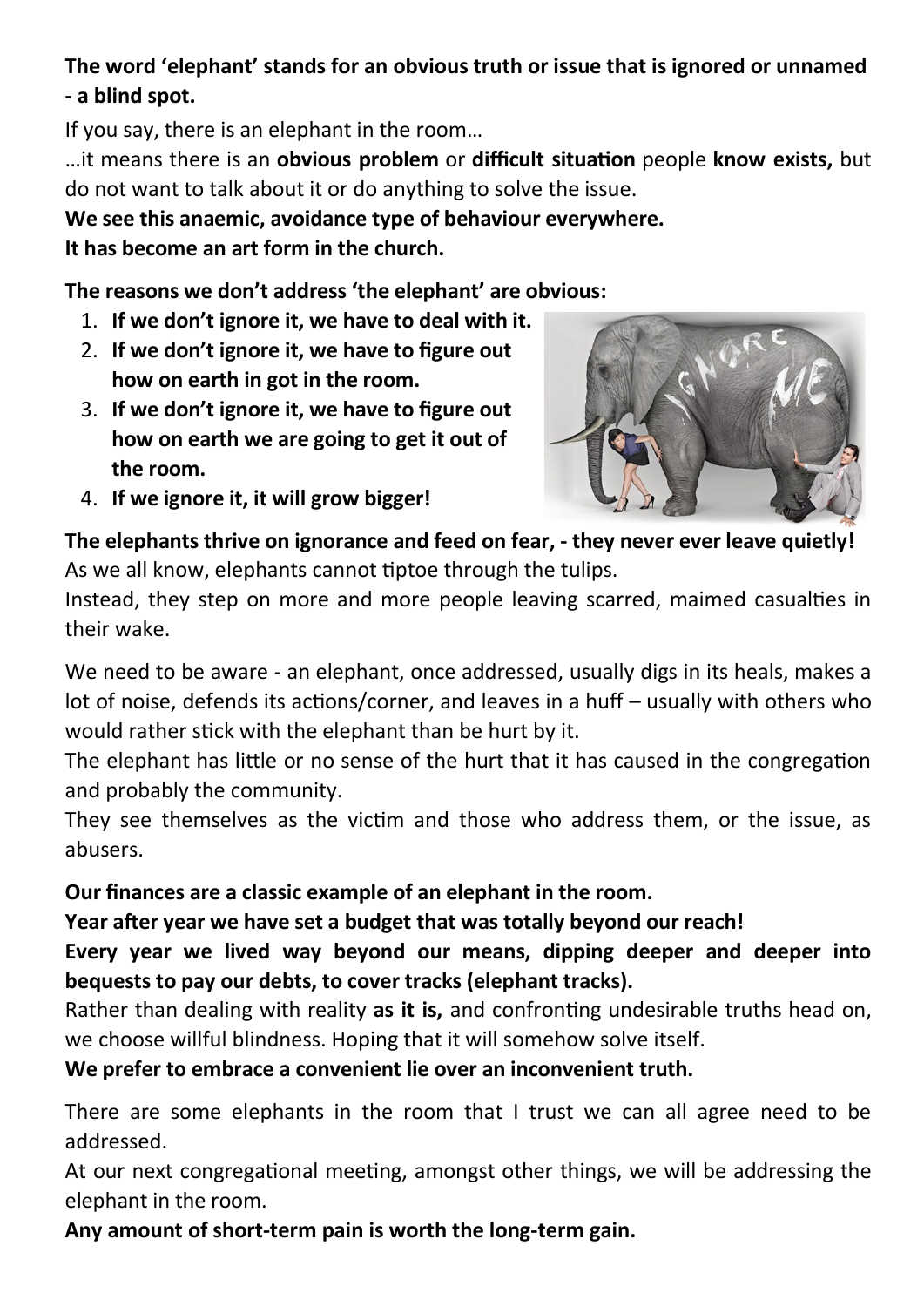We are calling the WHOLE CHURCH (Imbil and Gympie) together to celebrate the birth of the church. We are also calling the WHOLE CHURCH to a 'Congregational Meeting' which will flow out of a united worship experience.

 **The 'Date' will be Pentecost Sunday, 5th June 2022 United Church Worship (Gympie and Imbil) at 9:00am Place - Gympie Regional Uniting Church, Red Hill Rd, Gympie, 4570 Morning Tea will be served from 10am – 10.30am Followed by our Congregational Meeting at 10:30am**

### **Amongst other things our Church Council will be presenting:**

### **1.** '**Concept Plans'**

 Part of the process of moving towards a Master Plan for our facilities at Red Hill Rd, Gympie.

### **2. 'Corporate Identity'**

 You will be presented with: - Our church's current corporate identity. The new corporate identity for QLD Synod's Childcare. The corporate identity we are suggesting is adopted by GRUC.

### **3. 'Operational Guidelines'**

 Paragraph 3 of the Basis of Union declares, we rely on '*the gift of the Spirit in order that we may not lose the way*.'

Good governance is needed in order to discern the guidance of the Holy Spirit.

Following on from the Congregational Meeting we have set aside additional dates and times that will, essentially, be Q & A sessions.

These times will provide an opportunity for you to ask questions and/or share ideas appertaining to any or all of the three issues identified above.

All are welcome and encouraged to take part in this important exercise. You can attend as many of the sessions as you so wish.

## **The place will be Gympie Regional Uniting Church, Red Hill Rd, Gympie.**

### **Dates and Times are as follows.**

Tuesday  $14^{th}$  June 2022, 10:30am – 12:00pm. Tuesday  $14^{th}$  June 2022, 6:00pm – 7:30pm.

Thursday  $16^{th}$  June 2022, 1.30pm - 3.00pm. Thursday  $16^{th}$  June 2022, 5.00pm – 6.30pm.